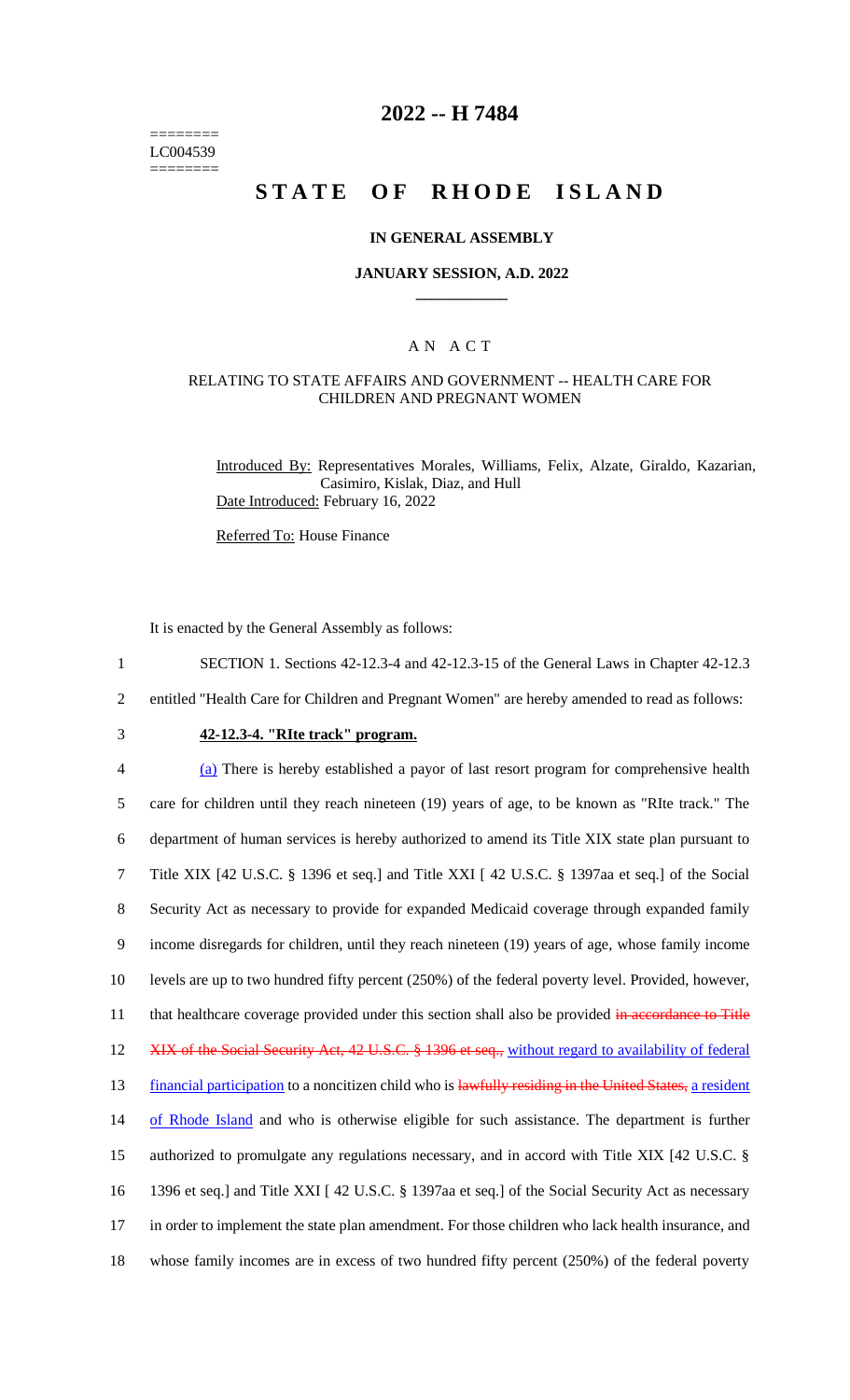level, the department of human services shall promulgate necessary regulations to implement the program. The department of human services is further directed to ascertain and promulgate the scope of services that will be available to those children whose family income exceeds the maximum family income specified in the approved Title XIX [42 U.S.C. § 1396 et seq.] and Title XXI [ 42 U.S.C. § 1397aa et seq.] state plan amendment.

- (b) The executive office of health and human services is directed to ensure that federal financial participation is assessed to the maximum extent allowable to provide coverage to children pursuant to this section, and that state-only funds will be used only if federal financial participation is not available.
- 

# **42-12.3-15. Expansion of RIte track program.**

 (a) The Department of Human Services is hereby authorized and directed to submit to the United States Department of Health and Human Services an amendment to the "RIte Care" waiver project number 11-W-0004/1-01 to provide for expanded Medicaid coverage for children until they reach eight (8) years of age, whose family income levels are to two hundred fifty percent (250%) of the federal poverty level. Expansion of the RIte track program from the age of six (6) until they reach eighteen (18) years of age in accordance with this chapter shall be subject to the approval of the amended waiver by the United States Department of Health and Human Services. Healthcare 18 coverage under this section shall also be provided to a noncitizen child lawfully residing in the 19 United States who is a resident of Rhode Island, and who is otherwise eligible for such assistance under Title XIX [42 U.S.C. § 1396 et seq.] or Title XXI [ 42 U.S.C. § 1397aa et seq.] (b) The executive office of health and human services is directed to ensure that federal financial participation is assessed to the maximum extent allowable to provide coverage to children pursuant to this section, and that state-only funds will be used only if federal financial participation

- 24 is not available.
- SECTION 2. This act shall take effect upon passage.

======== LC004539 ========